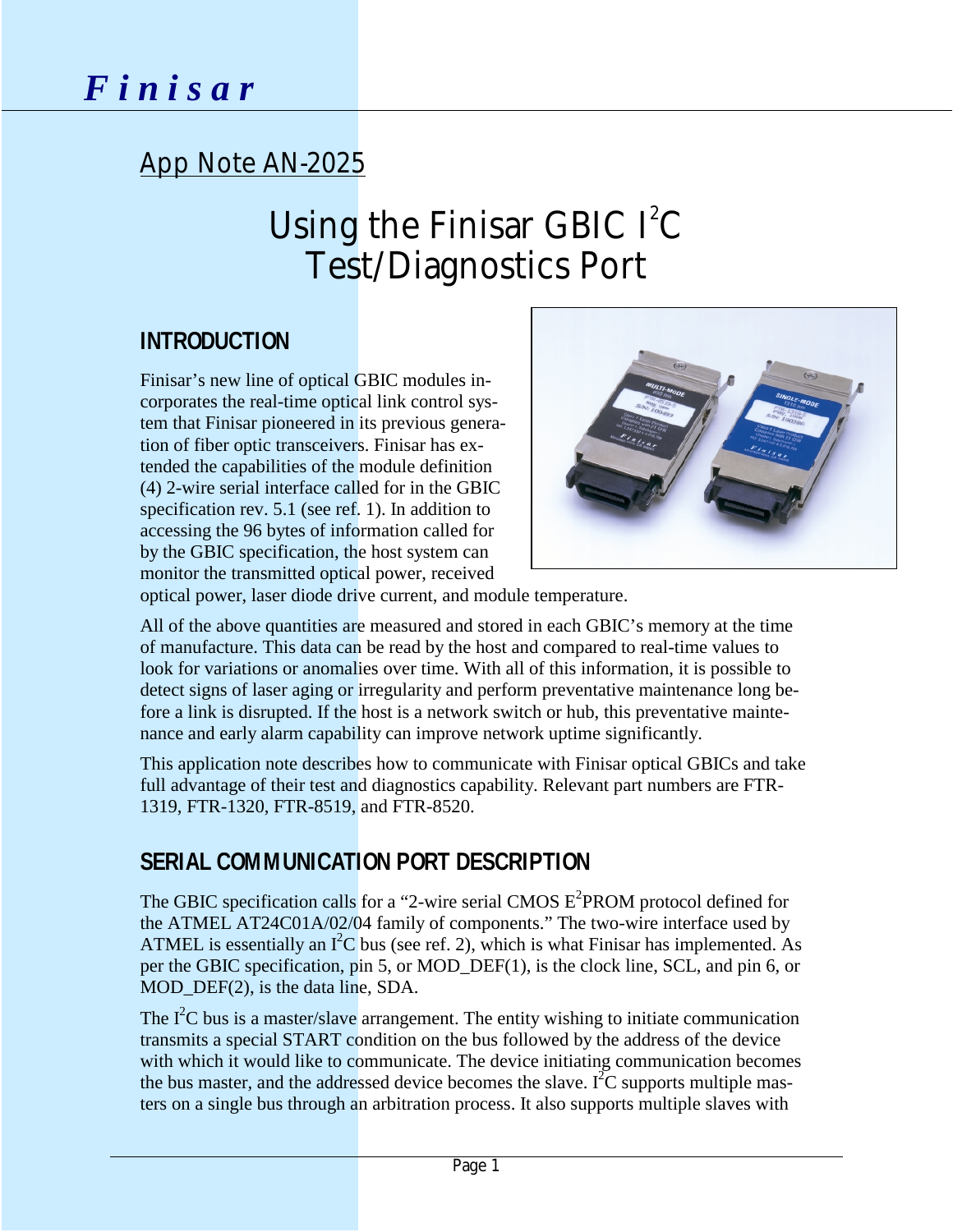unique addresses. In the case of Finisar GBICs, they will always function as slaves, with the system host acting as the bus master. Since the GBIC specification requires that all GBICs have the same 7 bit  $I^2C$  address (1010000, see below), only one configuration is possible. Each bus has one master, the host, and one slave with address 1010000.

# **I 2 C SPECIFICATIONS**

### **Bus Hardware**

Both bus lines are bi-directional, so all outputs must be open collector/open drain. Devices can actively pull bus lines low, but they must release them high. The bus lines, therefore, need to be pulled up (5k typical). Finisar GBIC modules do not have internal pull-ups, so the host must supply pull-up resistors.



**Figure 1. I<sup>2</sup> C Bus Hardware.** 

## **Data Format**

All data transmitted over the bus is sent one 8 bit byte at a time. All bytes are transmitted most significant bit first. This includes both data and address bytes. Transmission of each byte is always followed by an acknowledge as outlined below.

## **Device Addressing**

Finisar GBICs implement the  $I^2C$  7 bit addressing format called for in the GBIC specification. The most significant 7 bits hold address information, and bit 0, the least significant bit (transmitted last) is a read/write bit. If bit 0 is low (write), the host will write the next byte to the GBIC. If it is high (read), the host will read the next byte from the GBIC.

The ATMEL AT24C01A/02/04 family of components have bits 7 - 4 fixed to 1010 (see ref. 3). Bits 3 - 1 are variable, so up to 8 devices may be addressed, however, the GBIC specification, at this time, requires that they be set to 0. Every GBIC thus has the address 0b1010000X, where X is the read/write bit.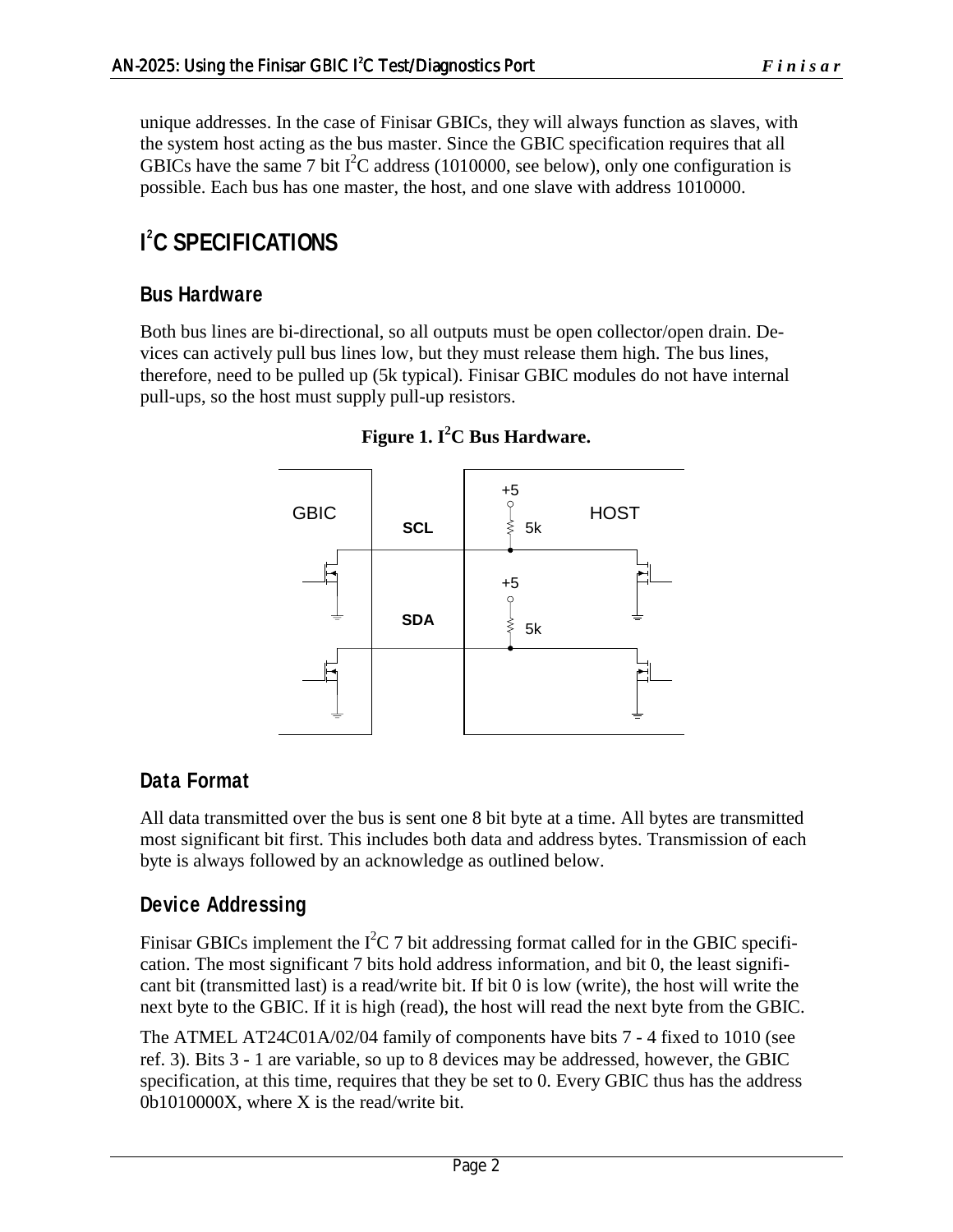### **Initiating/Terminating Communication**

Changes on the data line (SDA), while the clock line (SCL) is high are invalid except in two special cases: the START and STOP conditions. A START condition consists of a falling edge on SDA while SCL is high. Conversely, a STOP condition consists of a rising edge (Figure 2). During normal data transmission, SDA must remain stable while SCL is high. Setup and hold times apply (Figure 3). The GBIC will interpret any change on SDA while SCL is high as either a STOP or a START condition.

#### **Figure 2. I<sup>2</sup> C START and STOP Conditions.**



**Figure 3. SDA, SCL Timing Requirements.** 



### **Data Acknowledgement**

The host, as master, always controls SCL, even when it is receiving data. For each byte of data transmitted, the host cycles the clock line 9 times. The first 8 cycles correspond to 8 data bits. The GBIC clocks data out on each falling edge, and it clocks data in on each rising edge depending on whether it is transmitting or receiving data. The  $9<sup>th</sup>$  clock cycle is for either a slave or master receiver to acknowledge successful receipt of 8 bits. Prior to the ninth clock cycle, the transmitter of data (either master or slave), releases SDA high. On the ninth cycle the receiver (either master or slave) pulls SDA low to signal acknowledgment. Data transmission then continues on the next clock cycle (Figure 4).

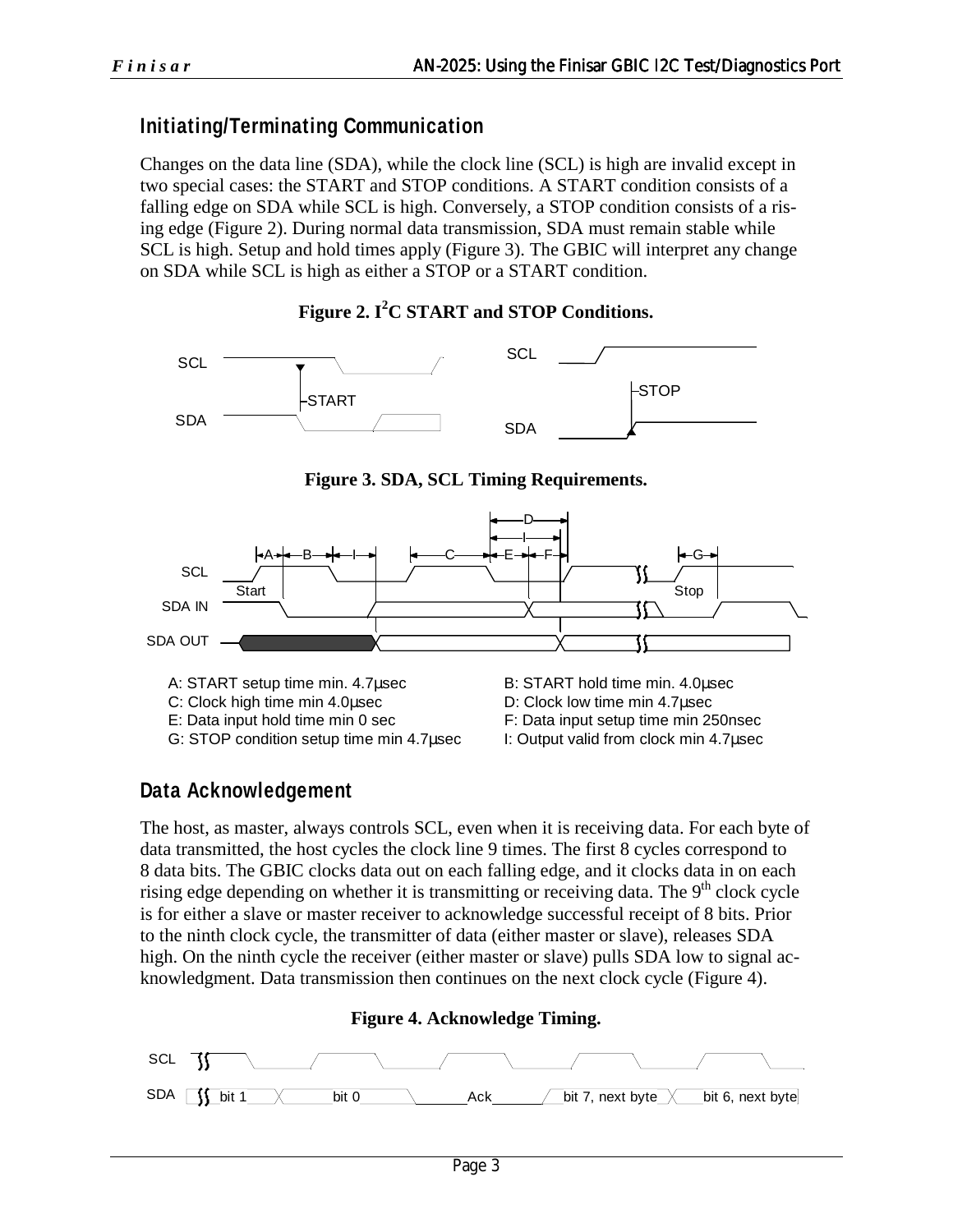### **I 2 C Bus Speed**

 $I<sup>2</sup>C$  has a feature allowing communication between a fast transmitter and a slow receiver. If the receiver needs time to process data it just received, it may, after receipt of a byte and acknowledgment, hold SCL low to force the transmitter into a wait state. Finisar GBICs implement this feature. Several commands that can be sent to the GBIC require some processing time, and the GBIC will hold SCL low while processing occurs. Hosts must thus monitor SCL every time they release it high to confirm that the GBIC is not holding the line low indicating a wait state. Hosts not implementing this feature (driving the bus blind) must run below 8kHz to allow for all GBIC processing delays. If the host does implement the  $I^2C$  clock stretching feature, the maximum clock rate is 100kHz. To avoid tying up the GBIC processor indefinitely, an internal timer will time out and the GBIC will abort all data transfers if the clock rate is below 10Hz.

# **FINISAR GBIC COMMANDS**

Below is a complete list of commands available to the host system. Commands 0–95 are simply the data addresses of bytes 0–95 of the serial identification information mandated by the GBIC specification rev. 5.1. The host can access this information by performing a "random read" as defined for the ATMEL AT24C01A/02/04 family of components. Note that Finisar optical GBICs currently do not support a "sequential read." Bytes must be read one at a time. The entire sequence is shown in Figure 5. Table 1 shows additional Finisar GBIC specific information stored in EEPROM.

| <b>EEPROM</b><br>Address<br>(Decimal) | <b>Stored Data Name</b> | Description                                                                    |
|---------------------------------------|-------------------------|--------------------------------------------------------------------------------|
| 96                                    | <b>VERSION</b>          | Software version. Format: high nibble.low nibble.                              |
| 97                                    | TX_CAL                  | Laser output power calibration constant – high byte.<br>(Long wavelength only) |
| 98                                    | TX CAL                  | Laser output power calibration constant – low byte.<br>(Long wavelength only)  |
| 99                                    | TX_LOCK                 | Transmitter output power at manufacture – high byte.<br>(Long wavelength only) |
| 100                                   | TX LOCK                 | Transmitter output power at manufacture – low byte.<br>(Long wavelength only)  |
| 101                                   | RX_CAL                  | Received power calibration constant – high byte.                               |
| 102                                   | RX_CAL                  | Received power calibration constant – low byte.                                |
| 103                                   | LDI_CAL                 | Laser diode current at calibration point – high byte.                          |
| 104                                   | LDI_CAL                 | Laser diode current at calibration point – low byte.                           |
| 105                                   | LDI LOCK                | Laser diode operating current at manufacture – high byte.                      |

**Table 1. Finisar Test/Diagnostic System EEPROM Data.**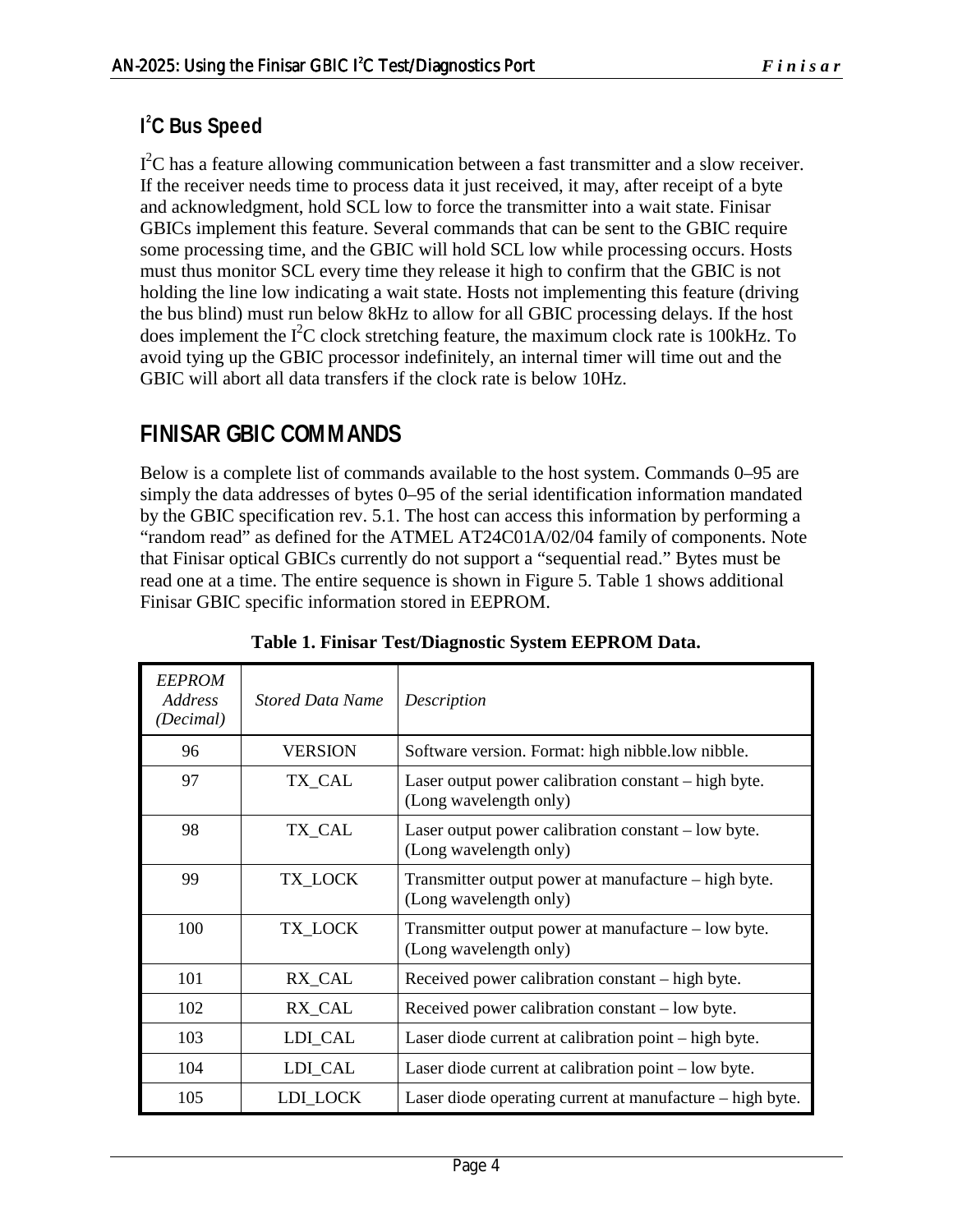| <b>EEPROM</b><br><b>Address</b><br>(Decimal) | <b>Stored Data Name</b> | Description                                                                        |  |
|----------------------------------------------|-------------------------|------------------------------------------------------------------------------------|--|
| 106                                          | LDI_LOCK                | Laser diode operating current at manufacture - low byte.                           |  |
| 107                                          | TEMP_LOCK               | Operating temperature at manufacture – high byte.                                  |  |
| 108                                          | TEMP_LOCK               | Operating temperature at manufacture – low byte.                                   |  |
| 109                                          | PREBIAS_CAL             | Laser diode bias setting at calibration point. Integer.                            |  |
| 110                                          | PREBIAS_LOCK            | Laser diode bias setting at operating point. Integer.                              |  |
| 111                                          | <b>CAL PWR</b>          | Optical power calibration value (-dBm).<br>Optical power = - $CAL$ PWR (dBm)       |  |
| 112                                          | OFC_STATUS              | $255 =$ off, $254 =$ OFC auto-sense high speed,<br>$252 =$ OFC autosense low speed |  |
| 113                                          | AD1                     | AD1 A/D reference #1 at manufacture - high byte.                                   |  |
| 114                                          | AD1                     | AD1 A/D reference #1 at manufacture - low byte.                                    |  |
| 115                                          | AD2                     | AD2 A/D reference #2 at manufacture – high byte.                                   |  |
| 116                                          | AD2                     | AD2 A/D reference $#2$ at manufacture $-$ low byte.                                |  |
| 117                                          | AD3                     | AD3 A/D reference #3 at manufacture – high byte.                                   |  |
| 118                                          | AD3                     | AD3 A/D reference $#3$ at manufacture $-$ low byte.                                |  |
| 119                                          | LDI_RES_INT             | Laser current measurement resistor integer.<br>Format: LDI_RES_INT.LDI_RES_FRACT.  |  |
| 120                                          | LDI RES FRACT           | Laser current measurement resistor fraction.<br>Format: LDI_RES_INT.LDI_RES_FRACT. |  |

In addition to allowing access to data stored in EEPROM, Finisar GBICs have a command set that allows the host access to various system control functions as well as real time data such as module temperature. These commands mimic data addresses as outlined above. For example, the command, 140 (GET\_TEMP), instructs the GBIC to transmit its current temperature over the  $I<sup>2</sup>C$  bus. From the host's perspective, the data transaction proceeds just as if it were reading a two byte chunk of data from a virtual EEPROM at address 140. See Figure 6 for details.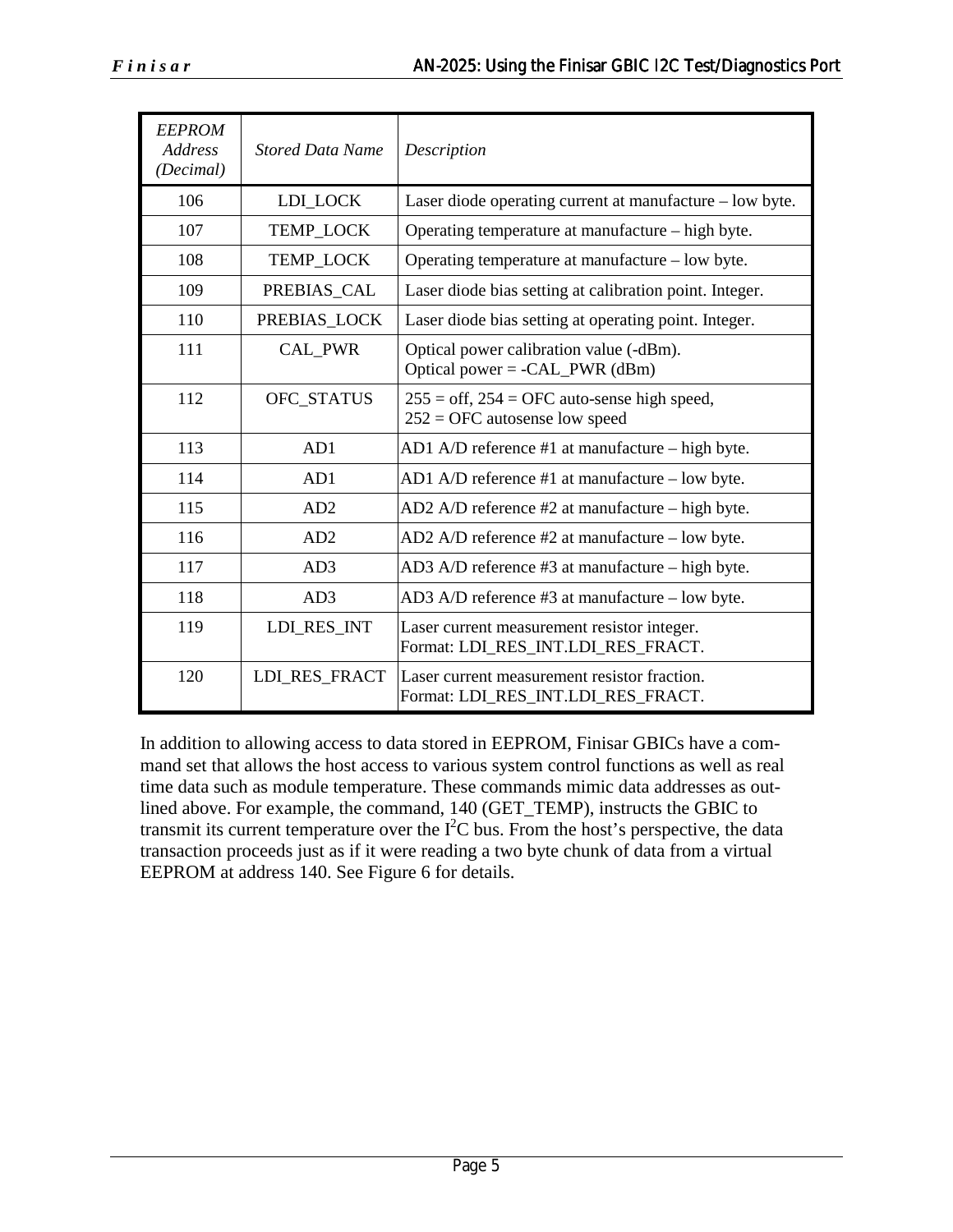#### **Table 2. Commands to Access 10 Bit a/d Values.**

Commands to read 10 bit ad\_values (16 bit data with bits  $15-10 = 0$ ) 2 byte read described in Figure 6.

| Command<br><b>Number</b><br>(Decimal) | Name               | Description                                                                             |  |  |
|---------------------------------------|--------------------|-----------------------------------------------------------------------------------------|--|--|
| 140                                   | <b>GET_TEMP</b>    | Returns current operating temperature 10 bit ad value                                   |  |  |
| 141                                   | <b>GET CURRENT</b> | Returns laser diode bias current 10 bit ad value                                        |  |  |
| 142                                   | <b>GET_RX_PWR</b>  | Returns received optical power 10 bit ad value                                          |  |  |
| 143                                   | GET_TX_PWR         | Returns transmitted optical output power 10 bit ad value<br>(Long wavelength only)      |  |  |
| 144                                   | GET_AD2            | Returns AD2 A/D reference # 2 10 bit ad value                                           |  |  |
| 145                                   | GET_AD3            | Returns AD3 A/D reference #3 10 bit ad value                                            |  |  |
| 146                                   | GET_AD1            | Returns AD1 A/D reference #110 bit ad value                                             |  |  |
| 147                                   | GET_CAL1_HI        | Returns CAL1 A/D calibration constant #1 high 16 bits<br>(32 bit floating point)        |  |  |
| 148                                   | GET_CAL1_LO        | Returns CAL1 A/D calibration constant #1 low 16 bits<br>(32 bit floating point)         |  |  |
| 149                                   | GET_CAL2_HI        | Returns CAL2 A/D calibration constant #2 high 16 bits<br>(32 bit floating point)        |  |  |
| 150                                   | GET_CAL2_LO        | Returns CAL2 A/D calibration constant #2 low 16 bits<br>(32 bit floating point)         |  |  |
| 151                                   | GET_TEMP1_HI       | Returns temperature sensor calibration value #1 high<br>16 bits (32 bit floating point) |  |  |
| 152                                   | GET_TEMP1_LO       | Returns temperature sensor calibration value #1 low<br>16 bits (32 bit floating point)  |  |  |
| 153                                   | GET_TEMP2_HI       | Returns temperature sensor calibration value #2 high<br>16 bits (32 bit floating point) |  |  |
| 154                                   | GET_TEMP2_LO       | Returns temperature sensor calibration value #2 low<br>16 bits (32 bit floating point)  |  |  |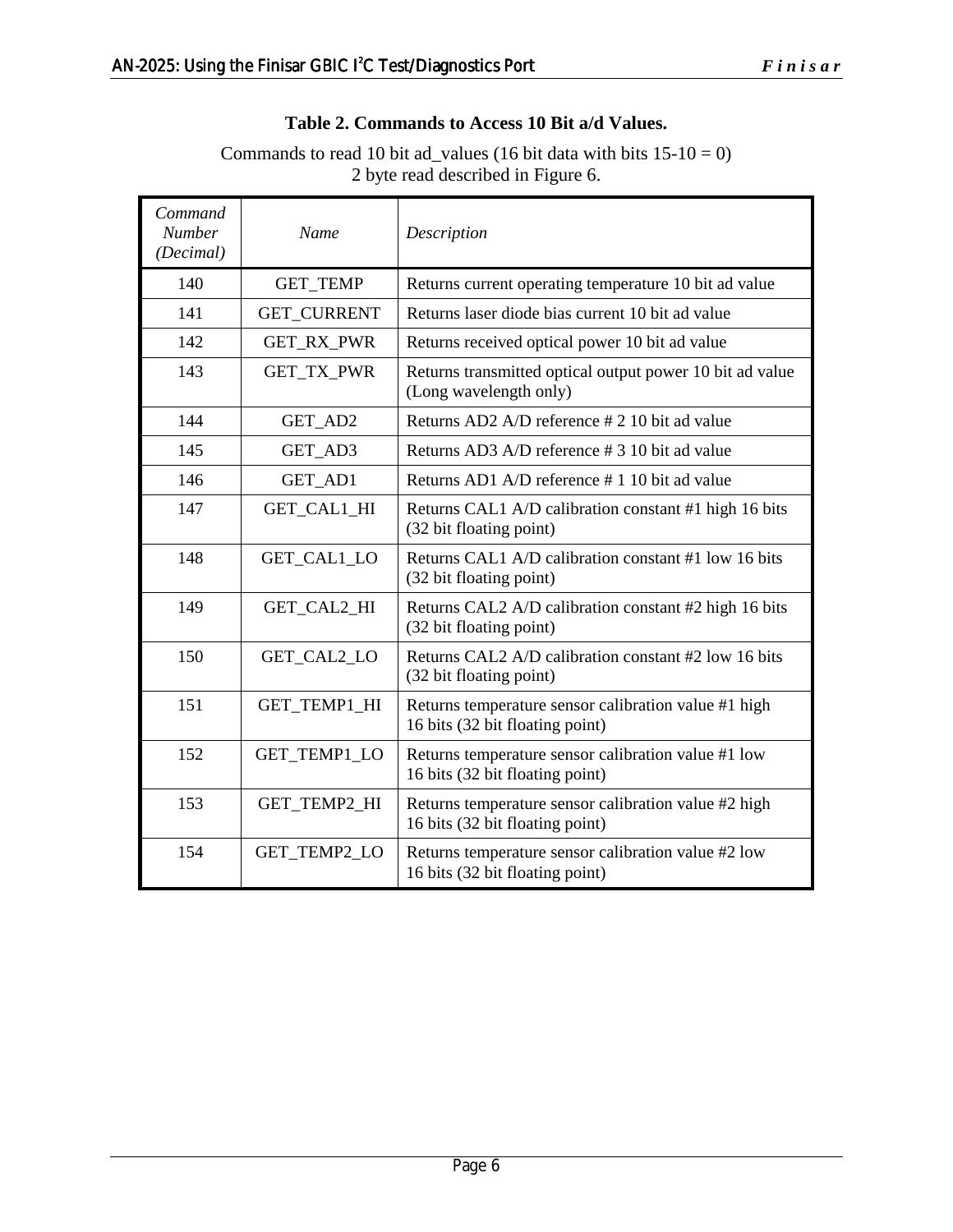#### **Table 3. System Control Commands.**

| Command<br><b>Number</b><br>(Decimal) | Name               | Description                                              |
|---------------------------------------|--------------------|----------------------------------------------------------|
| 160                                   | <b>RUN_AT_LOCK</b> | Run the laser diode at its lock point (operating point). |
| 161                                   | <b>RUN_AT_CAL</b>  | Run the laser diode at its calibration point.            |
| 162                                   | <b>RESET</b>       | Processor power on reset $(\sim 1$ sec delay)            |

Single command write. Protocol described in Figure 7.

#### **Table 4. System Status Commands.**

One byte read identical to the protocol described in Figure 5.

| Command<br><b>Number</b><br>(Decimal) | <b>Name</b>          | Description                                                                                                                                               |
|---------------------------------------|----------------------|-----------------------------------------------------------------------------------------------------------------------------------------------------------|
| 203                                   | <b>GET TX STATUS</b> | Returns system status byte. Bit $0 = TX$ FAULT<br>$(1 =$ asserted), Bit $5 =$ OFC_ENABLE* $(1 =$ OFC on),<br>Bit $6 =$ OFC SPEED $(1 =$ fast, $0 =$ slow) |

\*OFC = Fibre Channel Open Fiber Control. Finisar has developed an "autosensing" OFC protocol that can interoperate with either OFC or non-OFC fiber optic modules. If a Finisar GBIC with the autosensing protocol enabled senses that its counterpart is running OFC then it runs OFC. Otherwise it operates as a standard non-OFC module.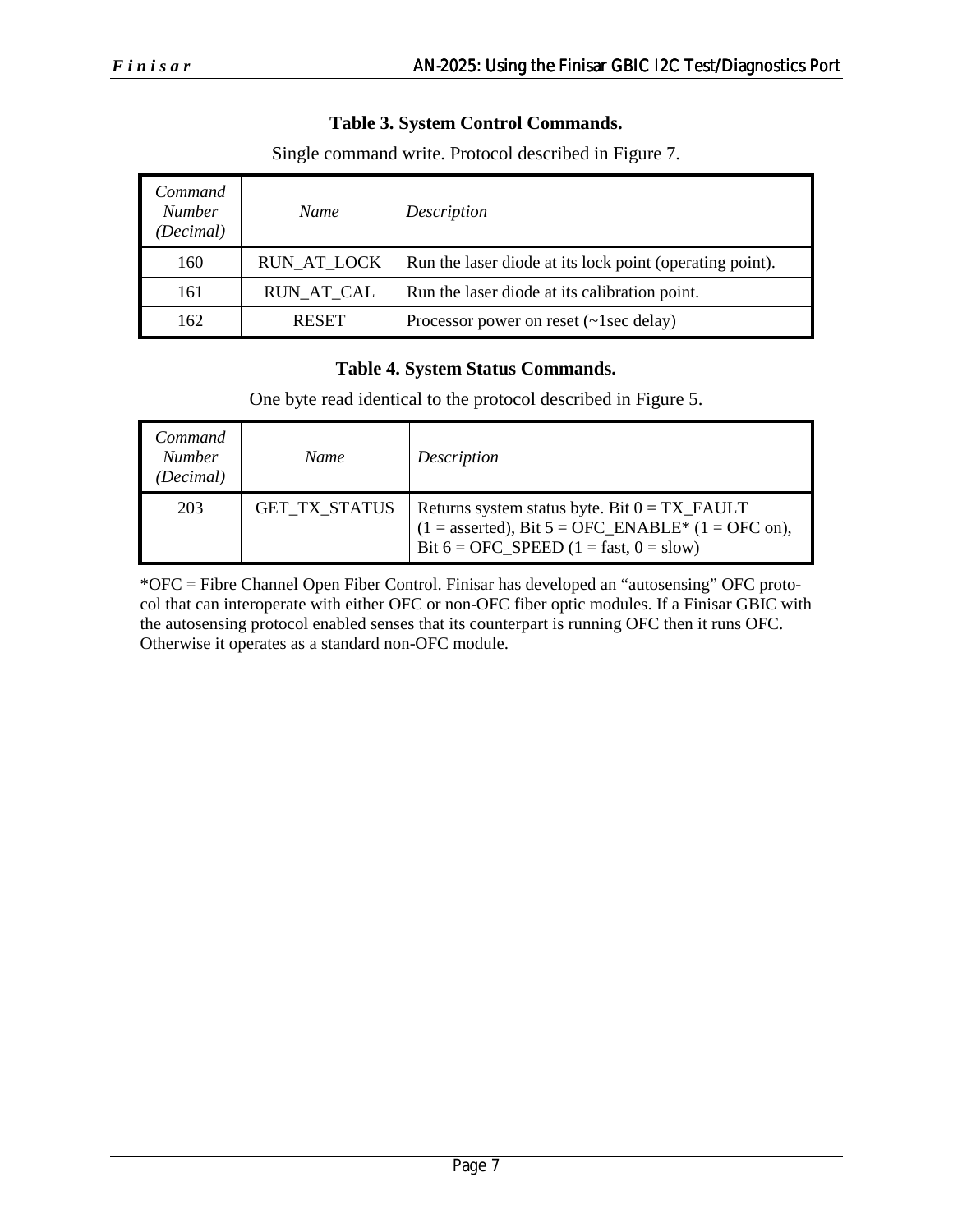START Address Acknowledge  $STOP$   $\leftarrow$  No $\leftarrow$  Host receives Ack? Yes Data (8-bit command) Transmitted by the host 0b10100000. Address( $b7 - b1$ ) = 1010000  $R/W(b0) = 0$  (write) Prior to the 9th rising edge on SCL, the host releases SDA and the GBIC pulls it low to indicate acknowledgement. No Host transmits STOP to abort communication and relinquish control of the bus. The command is actually the address in GBIC EEPROM of the desired data byte. Acknowledge Repeat START Address 0b10100001. Same address as above except now R/  $W(b0) = 1$  for READ since the host is reading data from the GBIC Acknowledge Data No Acknowledge **STOP** Necessary since the host needs to switch the R/W bit to READ 8 bit contents at GBIC EEPROM location (address). Transmitted from GBIC to host. Ordinarily, the host would pull SDA low to acknowledge receipt of a byte. Since this is the last and only byte, the host does not ack so the GBIC knows the transmission is over. At any time, if acknowledge is not received, the transmission is aborted and STOP transmitted by the host. This step is omitted for clarity below.

**Figure 5. GBIC One Byte Data Read.**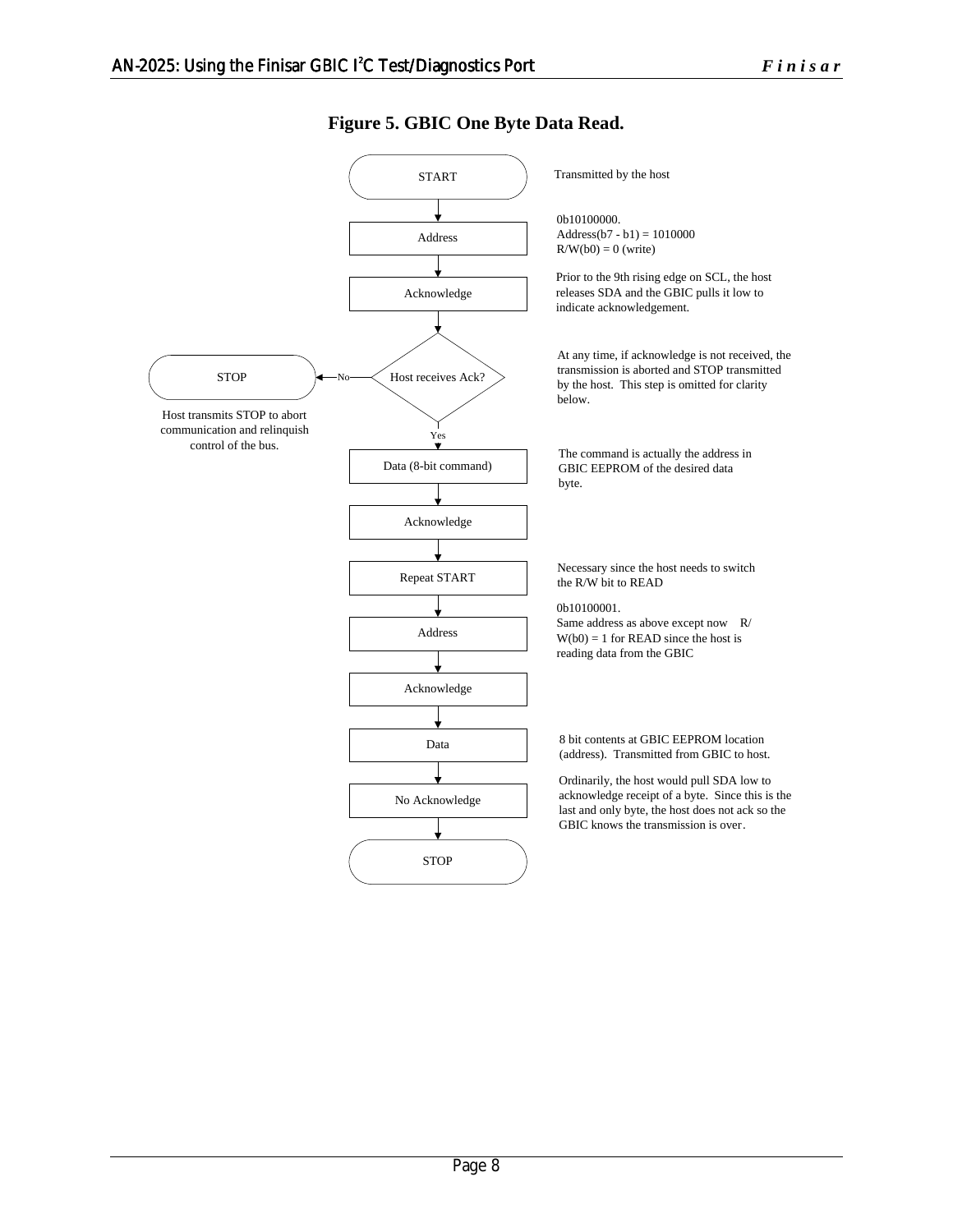#### **Figure 6. GBIC Two Byte Read.**



At any time, if acknowledge is not received, the transmission is aborted and STOP transmitted by the host. This step is omitted for clarity below.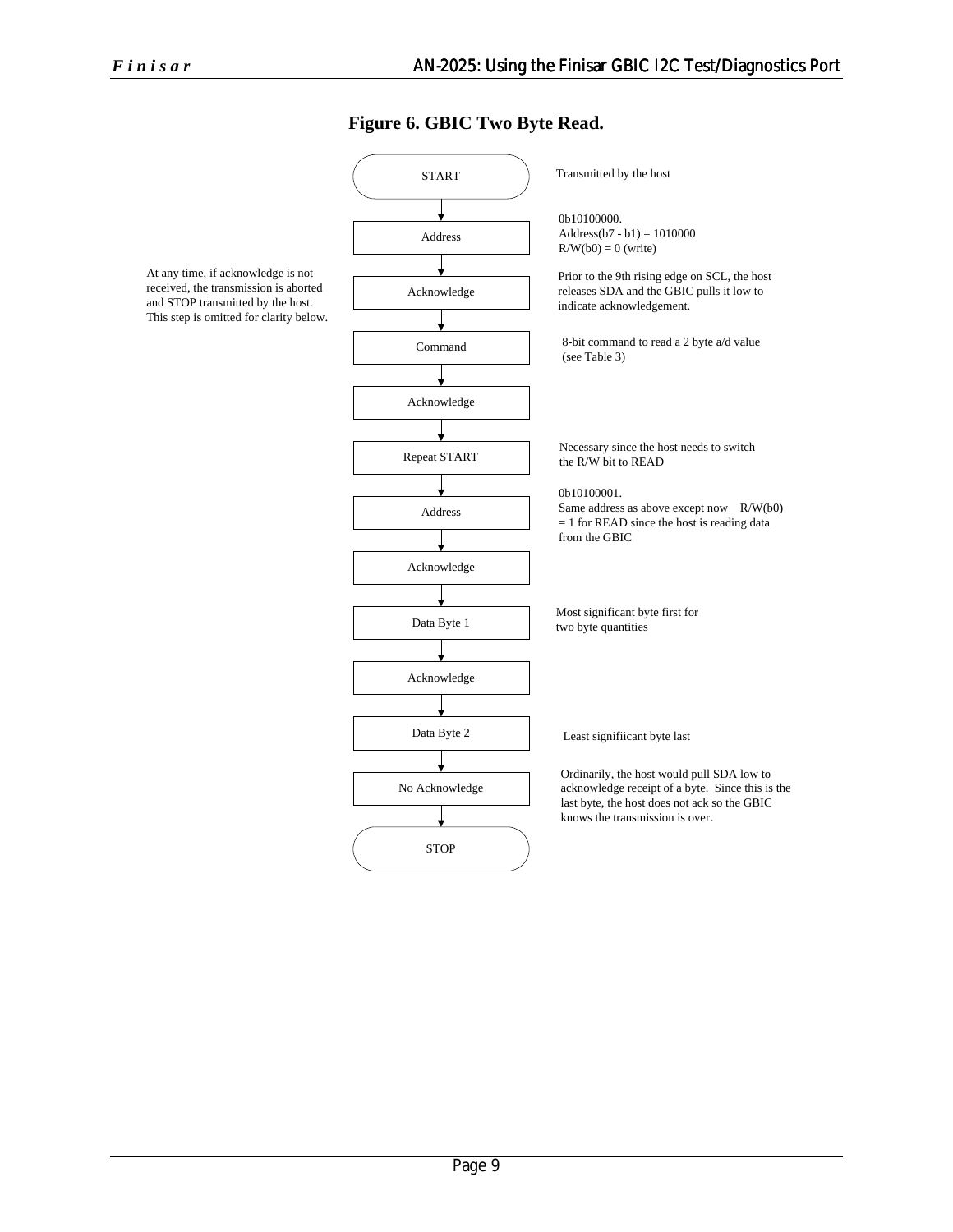

#### **Figure 7. GBIC System Command Communication Sequence.**

# **DATA CONVERSION AND INTERPRETATION**

### **Introduction**

All of the diagnostic information discussed above (received power, transmitted power, temperature, laser current) is read out as 10 bit a/d counts. In order to convert the quantities read over the  $I<sup>2</sup>C$  bus into real-world units like mA or degrees, several conversions are required. In order to perform the conversion, several calibration constants are required. These are stored as 32 bit floating point values and can be accessed with commands 149–154 (Table 2). The complete conversion process is summarized below.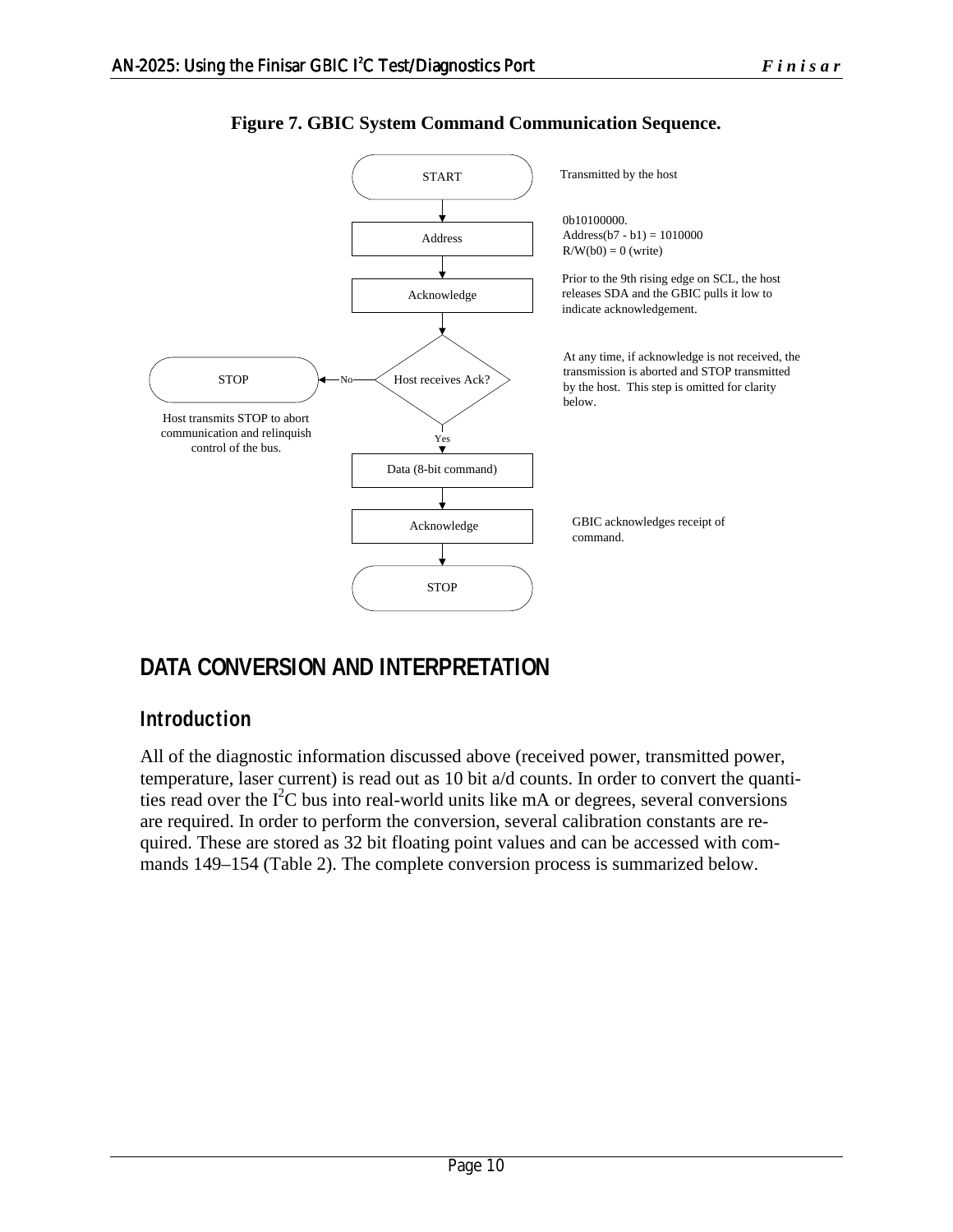**Figure 8. Conversion Summary** 



### **Floating Point Conversions**

The calibration constants are stored as 32 bit floating point numbers. Each 32 bit quantity is read out of the GBIC in two 16 bit segments. The most significant 16 bits are accessed with the lower command, and the least significant 16 bits are accessed with the higher command. For example, the high 16 bits of *CAL*2 are accessed with command 149 (GET\_CAL2\_HI), and the low 16 bits are accessed with command 150 (GET\_CAL2\_LO). Each 16 bit quantity is transmitted most significant byte first. The 32 bits are broken into four 8 bit segments: the exponent, low 8 mantissa bits, middle 8 mantissa bits, and high 8 mantissa bits. They are organized as follows:

| 16 bit segment | high byte            | low byte               |
|----------------|----------------------|------------------------|
| high 16 bits   | mantissa low 8 bits  | mantissa middle 8 bits |
| low 16 bits    | mantissa high 8 bits | exponent               |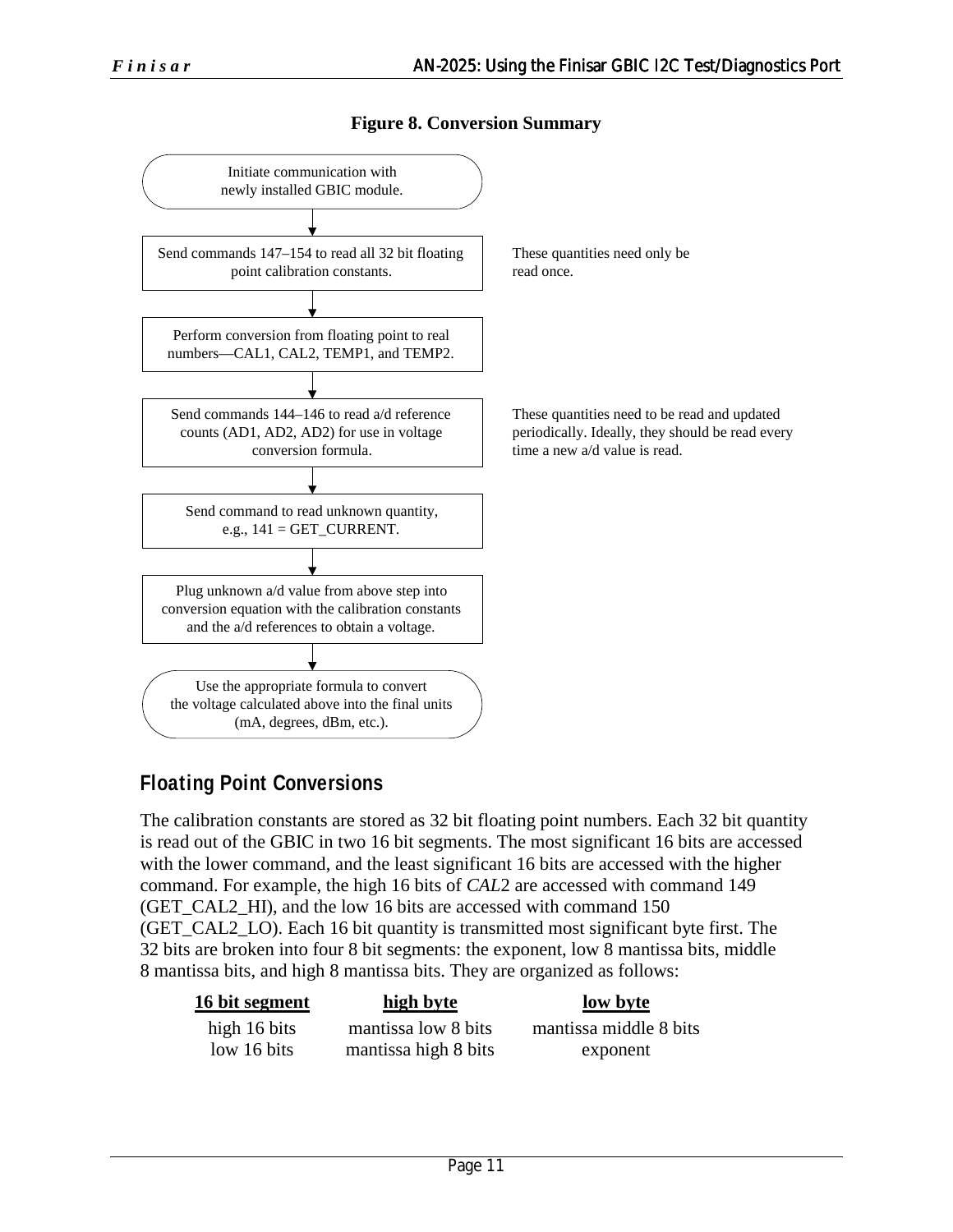The high bit of the mantissa high byte is a sign bit.  $1 =$  negative, and  $0 =$  positive. If *D* is the decimal result,  $M$  is the mantissa,  $S$  is the sign bit, and  $E$  is the exponent,  $D$  is given by:

$$
D = (-1)^{S} * M * (2)^{E}
$$

where

$$
E = (exponent byte) - 127
$$

and

$$
M = 1 + \sum_{p=0}^{22} 2^{(p-23)} * q
$$

where *q* is a multiplier equal to the value of mantissa bit *p*.

Listed below are functions in ANSI C that perform the conversion given the 4 floating point bytes. Note that there will be subtle differences between results calculated on a calculator using the above formulas and those calculated using the code below due to differences in how floating point precision is handled by the respective machines.

For reference, here are typical values for each of the four 32 bit calibration constants.

$$
CAL2 = 1.172 \text{ volts}
$$
  
 
$$
CAL1 = 0.127 \text{ (unitless)}
$$
  
 
$$
TEMP2 = 0.0036 \text{ volts} / ^{\circ}C
$$
  
 
$$
TEMP1 = 1.05 \text{ volts}
$$

```
/******************************************************************************** 
\star \star * Functions to Convert 32 bit Floating Point * 
        Representation to Decimal Format
\star \star *******************************************************************************/ 
#include <stdio.h> 
#include <math.h> 
double calculate_exponent(int eb) 
  { 
  double exponent = 0;
  exponent = eb - 127; return (exponent); 
  } 
int calculate_sign(int high_byte) 
  { 
   if(128 & high_byte) 
   return (1); 
   else 
    return (0); 
 } 
double calculate_mantissa(int high_byte, int mid_byte, int low_byte) 
  { 
  int power = 0;
  int multiplier = 0;
  float mantissa = 0;
   long int mantissa_bits; 
  long int index = 8388608; /* 0b10000000000000000000000000000 */
   high_byte &= 127; /* strip off sign bit. */
```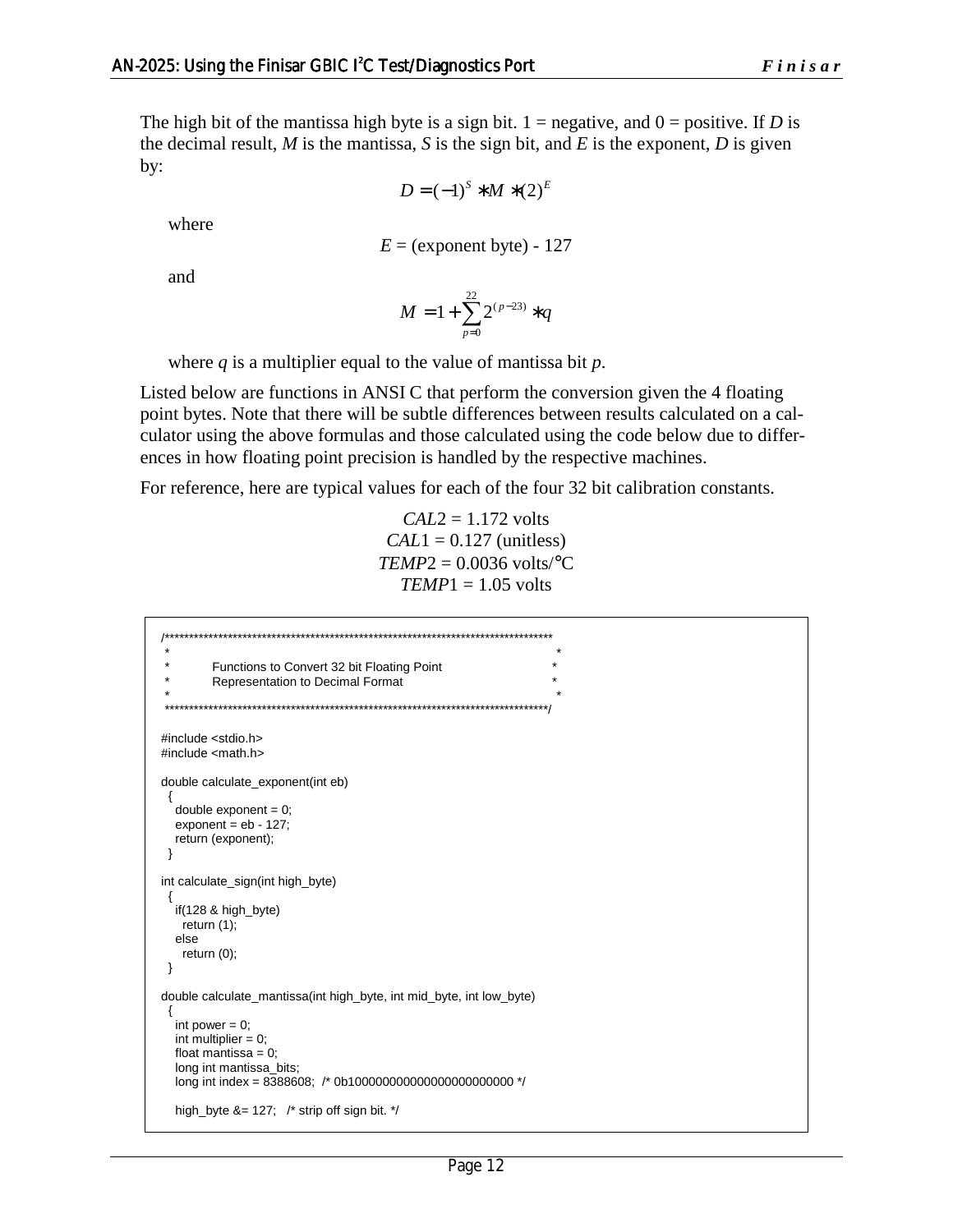```
 mantissa_bits = (low_byte + (mid_byte * 256) + (high_byte * 65536) + 8388608); 
  for (power = 0; power > = -23; power-)
\{ if (mantissa_bits & index) 
      multiplier = 1;
      else 
      multiplier = 0;
     mantissa = mantissa + (pow(2,power) * multiplier);index = index/2; \frac{1}{2} bit shift right \frac{1}{2} } 
   return (mantissa); 
  } 
double ieee_to_decimal(int eb, int high_byte, int mid_byte, int low_byte) 
 { 
  double decimal_result = 0;
  double mantissa = 0:
  double exponent = 0;<br>int sign = 0; /* 0= 0; /* 0 = positive, 1 = negative */
   mantissa = calculate_mantissa(high_byte,mid_byte,low_byte); 
   exponent = calculate_exponent(eb); 
  sign = calculate_sign (high_byte);
   decimal_result = ((pow(-1,sign))*(mantissa)*pow(2,exponent)); 
   return (decimal_result); 
  }
```
### **A/D Conversion**

Once the decimal calibration constants, *CAL*1 and *CAL*2, have been calculated (see above), the host can convert 10 bit  $a/d$  counts,  $N_{in}$ , into voltage values,  $V_{in}$ , using the following formulas together with *AD*1, *AD*2, and *AD*3 which can be read from the GBIC:

(1)

$$
N_1 = AD3 - CAL1 * (AD2 - AD3)
$$

(2)

$$
Vin = \frac{(N_{in} - N_1)}{(AD1 - N_1)} * CAL2
$$

### **Final Data Conversion**

Temperature, received power, transmitted power, and laser current each require a different formula to convert the voltage or a/d count obtained from the GBIC to the appropriate units. Each of the four steps is outlined below.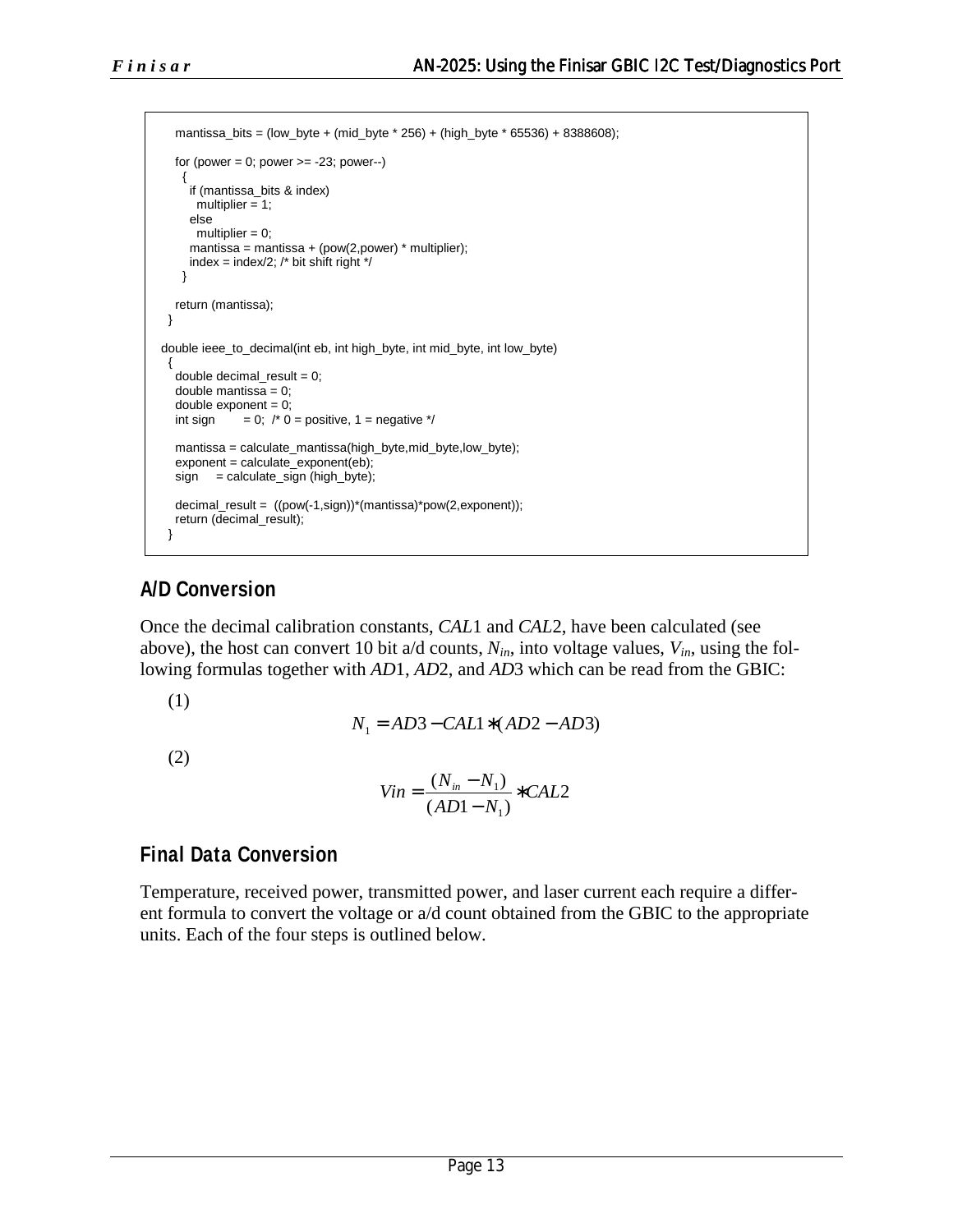#### *1) Temperature conversion*

The decimal quantities, *TEMP*1, and *TEMP*2 must first be read using commands 151– 154, and then converted from floating point to decimal representation using the algorithm discussed above. *Vtemp* (in volts) must also be calculated using the formulas above and the a/d count obtained using command 140. *T*, the temperature in degrees Celsius, can be calculated using the following:

$$
T = 25 + \frac{(V_{temp} - TEMP1)}{TEMP2}
$$

#### *2) Received power conversion*

The host must first obtain the 10 bit received power a/d count by sending the GBIC command number 142. It is also necessary to read *CAL\_PWR* from EEPROM location 111, and the 10 bit *RX\_CAL* constant from locations 101 and 102. First, it is necessary to convert the 8 bit *CAL\_PWR* value into mW using the following formula:

$$
cal\_power_{\scriptscriptstyle mW} = 10^{(\frac{-(CAL\_PWR)}{10})}
$$

The unknown received power *Preceived* can then be calculated (in mW) with the following formula:

$$
P_{received} = \frac{RX_{\text{}} + \text{PWR}_{count} * \text{cal}_{\text{}} + \text{power}_{\text{mw}}}{RX_{\text{}} - \text{CAL}_{count}}
$$

#### *3) Transmitted power conversion*

Using the same *cal\_power<sub>mW</sub>* calculated above, *TX\_PWR<sub>count</sub>* read with command 143, and *TX\_CALcount* read from locations 97 and 98, together with the formula below, the host can calculate the transmitted power in mW (long wavelength modules only).

$$
P_{transmitted} = \frac{TX_{\text{}} - PWR_{count} * cal_{\text{}} - power_{mw}}{TX_{\text{}} - CAL_{count}}
$$

#### *4) Current conversion*

Using command 141, the host must first obtain the 10 bit current a/d count, *Nin*. This must then be converted to a voltage using the a/d conversion formulas above. Once *V<sub>current</sub>* (in volts) has been obtained, the laser drive current,  $I(mA)$  can be calculated using the following formulas:

*(short wavelength)* 

$$
I_{short} = \frac{V_{current} - 1.5155}{\left(\frac{R}{1000} + 0.0265\right)}
$$

*(long wavelength)* 

$$
I_{long} = \frac{4.4 - (2 * V_{current})}{\frac{R}{1000}}
$$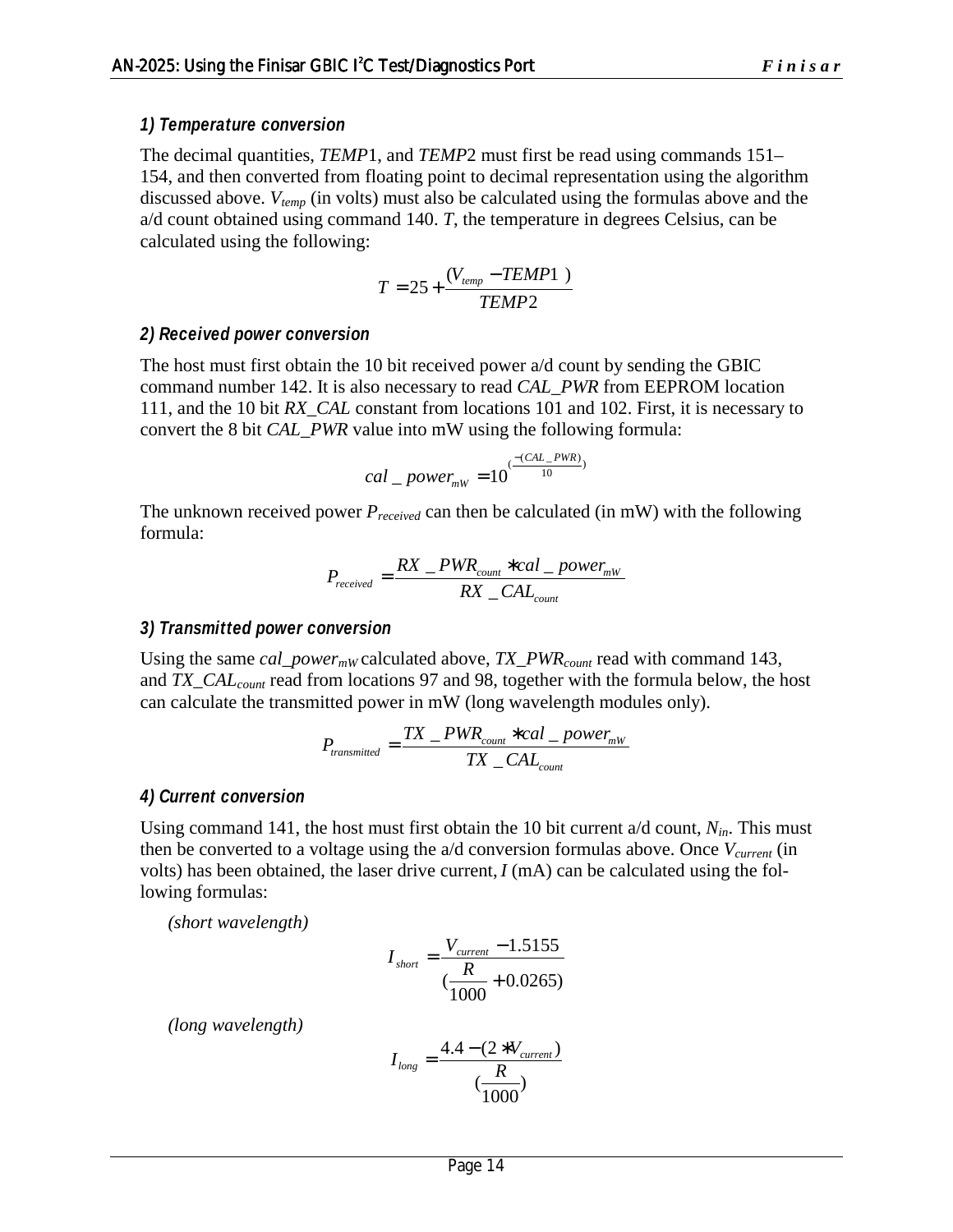where R is obtained by sending commands 119 and 120 and recording the quantities LDI\_RES\_INT and LDI\_RES\_FRACT and substituting into the form R = LDI\_RES\_INT.LDI\_RES\_FRACT.

# **SAMPLE TEMPERATURE CALCULATION**

| Command | Name                | Value<br>(dec) | high<br>byte<br>(hex) | low<br>byte<br>(hex) | high byte<br>(binary) | Low byte<br>(binary) |
|---------|---------------------|----------------|-----------------------|----------------------|-----------------------|----------------------|
| 140     | <b>GET TEMP</b>     | 184            | $\Omega$              | <b>B8</b>            | 00000000              | 10111000             |
| 144     | GET AD2             | 189            | $\Omega$              | <b>BD</b>            | 00000000              | 10111101             |
| 145     | GET AD3             | 25             | $\Omega$              | 19                   | 00000000              | 00011001             |
| 146     | GET_AD1             | 191            | <b>BF</b>             | <b>BF</b>            | 10111111              | 10111111             |
| 147     | GET_CAL1_HI         | 49372          | CO                    | DC                   | 11000000              | 11011100             |
| 148     | GET CAL1 LO         | 124            | $\Omega$              | 7C                   | 00000000              | 01111100             |
| 149     | GET CAL2 HI         | 58335          | E <sub>3</sub>        | DF                   | 11100011              | 11011111             |
| 150     | GET CAL2 LO         | 6527           | 19                    | 7F                   | 00011001              | 01111111             |
| 151     | <b>GET TEMP1 HI</b> | 47925          | <b>BB</b>             | 35                   | 10111011              | 00110101             |
| 152     | <b>GET TEMP1 LO</b> | 3455           | 0 <sub>D</sub>        | 7F                   | 00001101              | 01111111             |
| 153     | GET_TEMP2_HI        | 29198          | 72                    | 0 <sub>E</sub>       | 01110010              | 00001110             |
| 154     | <b>GET TEMP2 LO</b> | 29814          | 74                    | 76                   | 01110100              | 01110110             |

The following data were obtained from a sample GBIC:

Each of the 32 bit calibration constant floating point quantities is first broken up into high, mid, and low mantissa bytes and an exponent byte:

| Quantity          | Mantissa High | Mantissa Middle | Mantissa Low | Exponent |
|-------------------|---------------|-----------------|--------------|----------|
| CAL <sub>2</sub>  | 11001         | 11011111        | 11100011     | 1111111  |
| CAL1              |               | 11011100        | 11000000     | 1111100  |
| TEMP <sub>2</sub> | 1110100       | 1110            | 1110010      | 1110110  |
| TEMP1             | 1101          | 110101          | 10111011     | 1111111  |

Decimal values of each floating point quantity are then calculated using the C program above. In this case, the results are:

> $CAL2 = 1.194$  $CAL1 = 0.1249$  $TEMP2 = 0.003724$  $TEMP1 = 1.103$